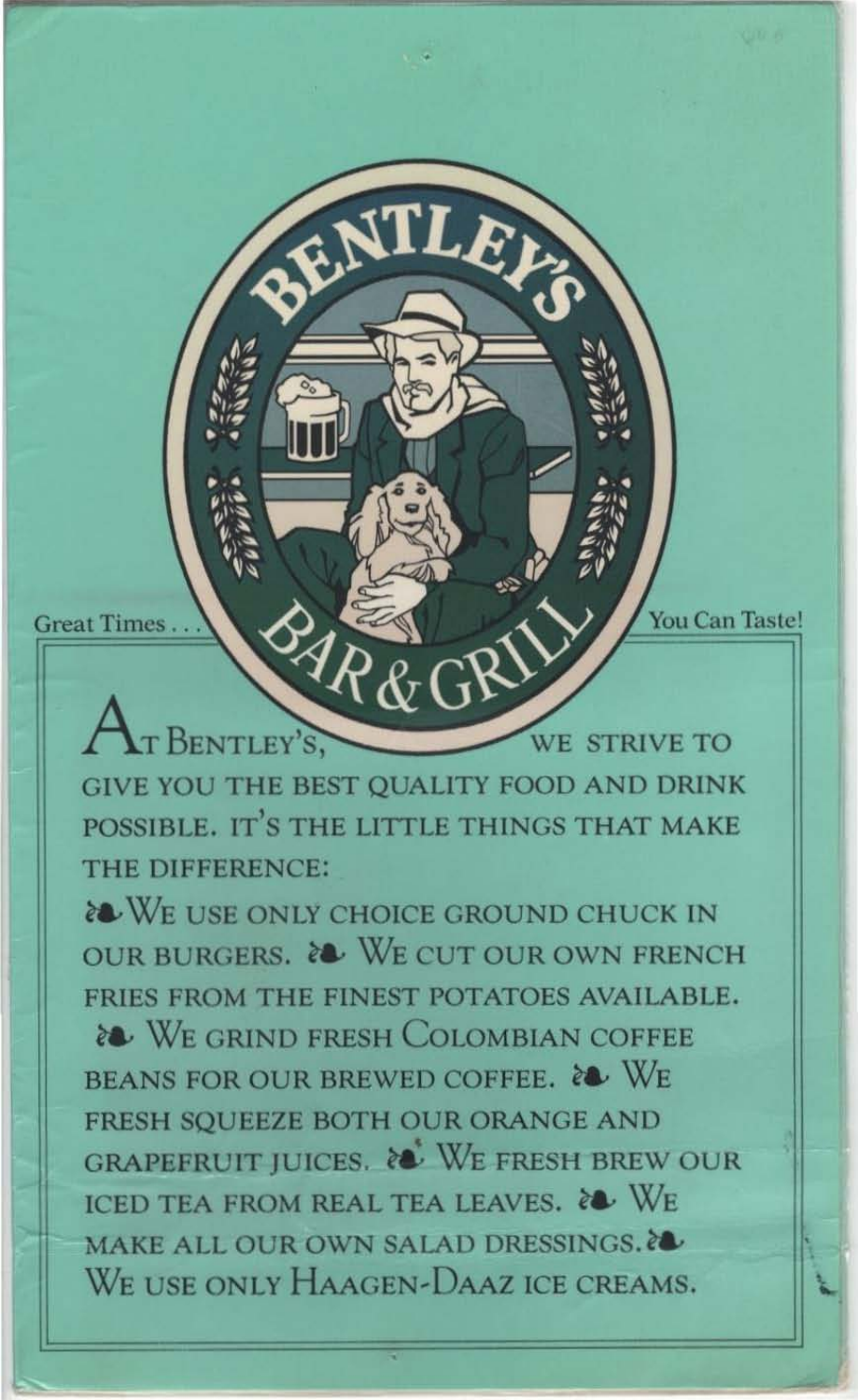# **RAW BAR**

|        | .35 <sub>1</sub> |
|--------|------------------|
| Shrimp | .60 <sub>1</sub> |
|        | .35              |

Priced per piece, minimum 3 pieces served with cocktail sauce.



#### TARTERS **VACKS &**

N

SUPER NACHOS Re Nobody does it better! Crispy corn tortilla chips, with chili and melted cheese, topped with guacamole, sour cream, and served with chili salsa ......... 3.95 FRIED MUSHROOMS & Crispy fried fresh mushrooms, served with a creamy  $\cdots$  2.50 horseradish sauce.......................... THE ULTIMATE COMBINATION & Loaded skins, zucchini sticks, fried mushrooms, and super nachos served in this delicious .......... 5.45 MEXICAN PIZZA a A fried flour tortilla covered with spicy ground beef, black olives, scallions, mushrooms, tomatoes, chilis and 

## YOU'RE IN THE SOUP

BAKED ONION SOUP a Rich broth, loaded with sauteed onions, topped with cheese and NEW ENGLAND CLAM CHOWDER to Creamy, thick, and full of clams ................. 1.95 SOUP OF THE DAY & Prepared fresh daily ... 1.75 CHILI WITH CHEESE 20 A crock of our deliciously spicy chili, topped with melted 

#### **ETTUCE INTRODUCE THE S SALADS**

All salads include a freshly baked Apple Nut Muffin and your choice of our homemade salad dressings: Bleu Cheese, Vinaigrette, Thousand Island, and Honey Curry.

| SPINACH SALAD a Fresh spinach tossed<br>with mushrooms, bermuda onion and topped<br>with hard boiled eggs and bacon  Regular<br>Small<br>CHEF'S SALAD & Fresh iceberg lettuce<br>tossed with scallions, black olives, and topped | 4.75<br>2.50 | <b>CRAB LOUIS</b><br><b>SALAD &amp; Fresh</b><br>spinach, tomato and<br>tender chunks of crab meat. Served<br>with a side of tangy Louis dressing and |              |
|----------------------------------------------------------------------------------------------------------------------------------------------------------------------------------------------------------------------------------|--------------|-------------------------------------------------------------------------------------------------------------------------------------------------------|--------------|
| with a julienne of ham, turkey, jack cheese,<br>CAESARS SALAD a Tender romaine, tossed<br>with freshly made croutons and our special                                                                                             | 5.25         | TOSTADA SALAD 20. Deliciously different!<br>Two flour tortillas fried into shells and<br>filled with chili, shredded lettuce, cheese,                 | 6.95         |
| Small                                                                                                                                                                                                                            | 4.50<br>2.50 | guaeamole, salsa, and sour cream annualism<br>BAKED ONION SOUP & SALAD & A crock of                                                                   | 4.95         |
| SMALL HOUSE SALAD a Served with<br>tomato, scallions, croutons, and fresh                                                                                                                                                        |              | baked onion soup and a house salad<br>SOUP AND SALAD & A bowl of our soup                                                                             | 4.25<br>3.75 |
|                                                                                                                                                                                                                                  |              |                                                                                                                                                       |              |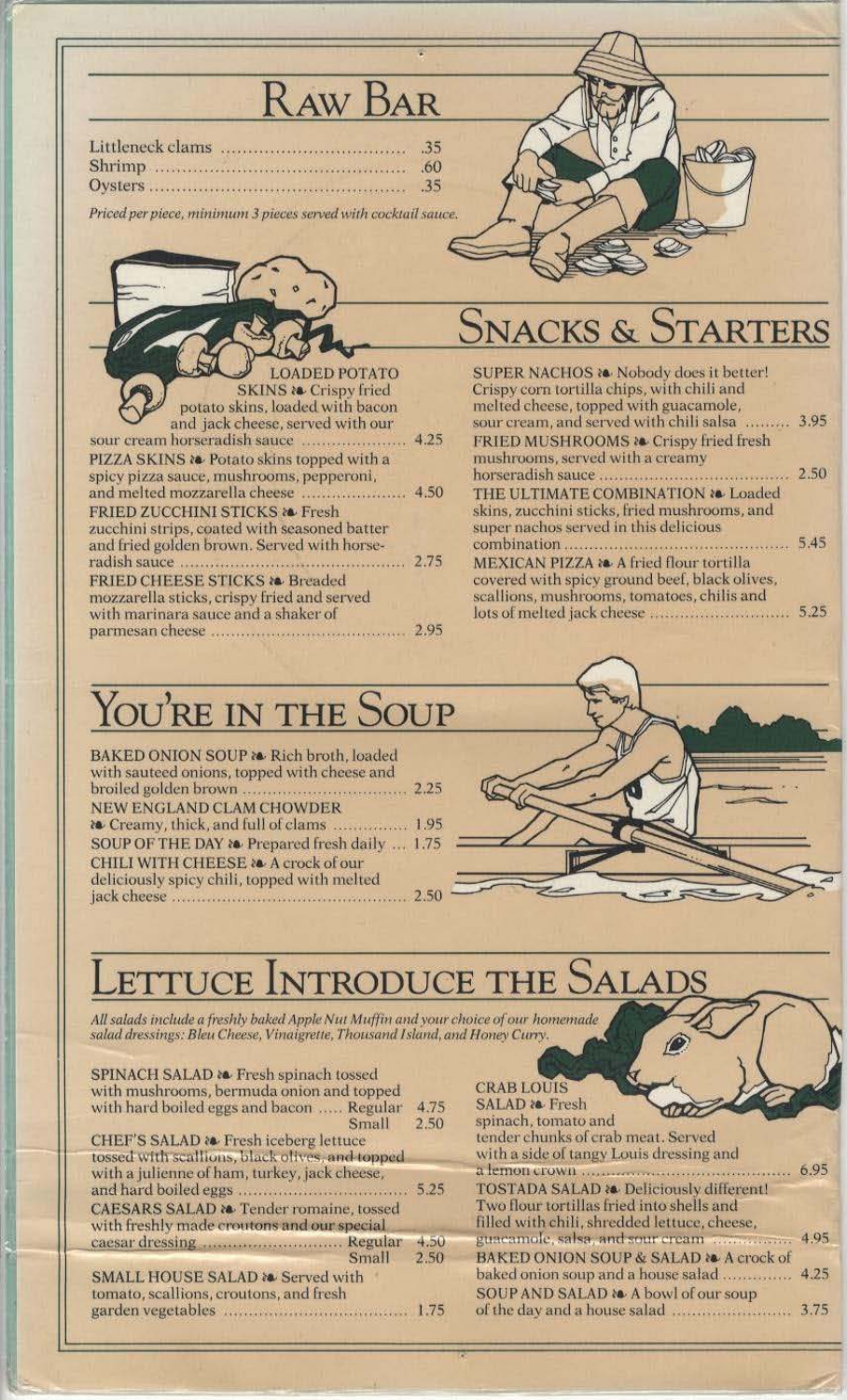

#### **SENTLEY** 'S VENT

All main event items, with the exception of Fettuccini Bentley's and Eggplant Parmigiana, are served with our homemade french fries, for baked potato after 5:00) and a house salad.

| <b>FETTUCINI BENTLEY S &amp; Tender shrimp.</b>                                      |  |
|--------------------------------------------------------------------------------------|--|
| sauteed with mushrooms, broccoli, and<br>fettuccini; tossed in a light cheese sauce. |  |
| Served with a house salad and Bentley bread. 6.25                                    |  |
| <b>BARBECUED BABY BACK RIBS as Slowly</b>                                            |  |
| baked until they're nice and tender. Served                                          |  |
|                                                                                      |  |
| <b>CHICKEN TERIYAKI at Boneless breast of</b>                                        |  |
| chicken in a pineapple, soy sauce marinade.                                          |  |
|                                                                                      |  |
| <b>CHICKEN CORDON BLEU a A breaded</b>                                               |  |
| boneless breast, stuffed with ham and cheese                                         |  |
| and fried golden brown. Served with a side of                                        |  |
|                                                                                      |  |
| <b>STUFFED SCALLOPS &amp; How do we stuff</b>                                        |  |
| a scallop? Deliciously, with seasoned bread                                          |  |
|                                                                                      |  |
|                                                                                      |  |

 $Q$ 

 $\circ$  $\circ$ 

| FRESH CATCH OF THE DAY 20 A different fish        |  |
|---------------------------------------------------|--|
| special every day of the week.                    |  |
| BAKED STUFFED SHRIMP & Three tender               |  |
| jumbo shrimp, topped with a seasoned              |  |
|                                                   |  |
| TOP SIRLOIN STEAK 24 A large top sirloin          |  |
|                                                   |  |
| NEW YORK STRIP STEAK a A charbroiled              |  |
|                                                   |  |
| EGGPLANT PARMIGIANA a Golden fried                |  |
| eggplant, covered with spicy tomato sauce         |  |
| and piled high with mozzarella cheese.            |  |
| Served with a house salad and Bentley bread. 5.75 |  |

#### **JURGERS**

All Bentley's hamburgers are made from the highest quality fresh ground chuck and served with our homemade french fries, lettuce, tomato, onion, and a pickle.

**OUR BASIC BURGER &** 7 oz., charbroiled burger on a buttered, toasted roll  $.3.95$ **CHEESE BURGER & Topped** with melted jack cheese 4.25 **BACON CHEESE BURGER** to Topped with two

slices crispy bacon and<br>melted jack cheese 4.50

CHILI BURGER a. Covered with spicy chili **BURGER WELLINGTON 28 Our epicurean** burger, topped with bacon and cheese wrapped in puff pastry and baked to a golden brown. Served with a side of brown mushroom sauce .................... 5.25

# N THE SIDE

 $\mathbb{D}$ 

| <b>BENTLEY FRIES &amp; A heaping double</b>     | .O |
|-------------------------------------------------|----|
| order of our delicious homemade fries 1.75      |    |
| ONION RING LOAF & A towering loaf of            |    |
| golden fried rings. Try it, you'll like it 2.50 |    |
| APPLE NUT MUTHIN & Baked fresh every day 75     |    |
| BENTLEY BREAD to Toasted french bread,          |    |
| spread with seasoned garlic butter and          |    |
| sprinkled with parmesan cheese 1.25             |    |
|                                                 |    |

#### BEVERAGES

| Freshly Ground Colombian Coffee           | .60 |
|-------------------------------------------|-----|
|                                           | .60 |
|                                           |     |
|                                           |     |
| Perrier Water monumental communities 1.25 |     |
| Fresh Squeezed Grapefruit Juice  1.50     |     |
|                                           |     |
| (Ice Water Served on Request)             |     |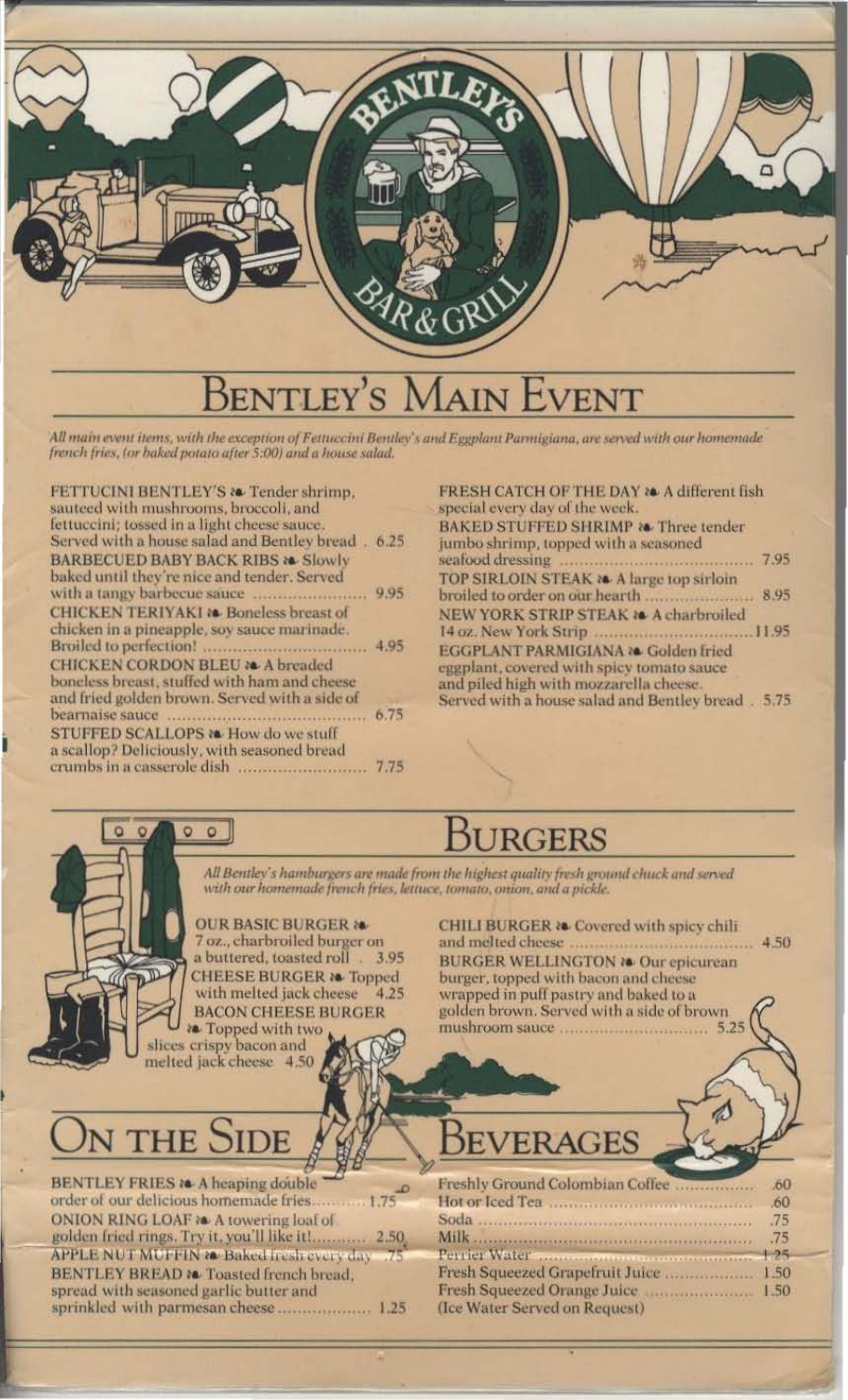

<sup>to</sup> 1983, Bentley's Restaurant, Inc.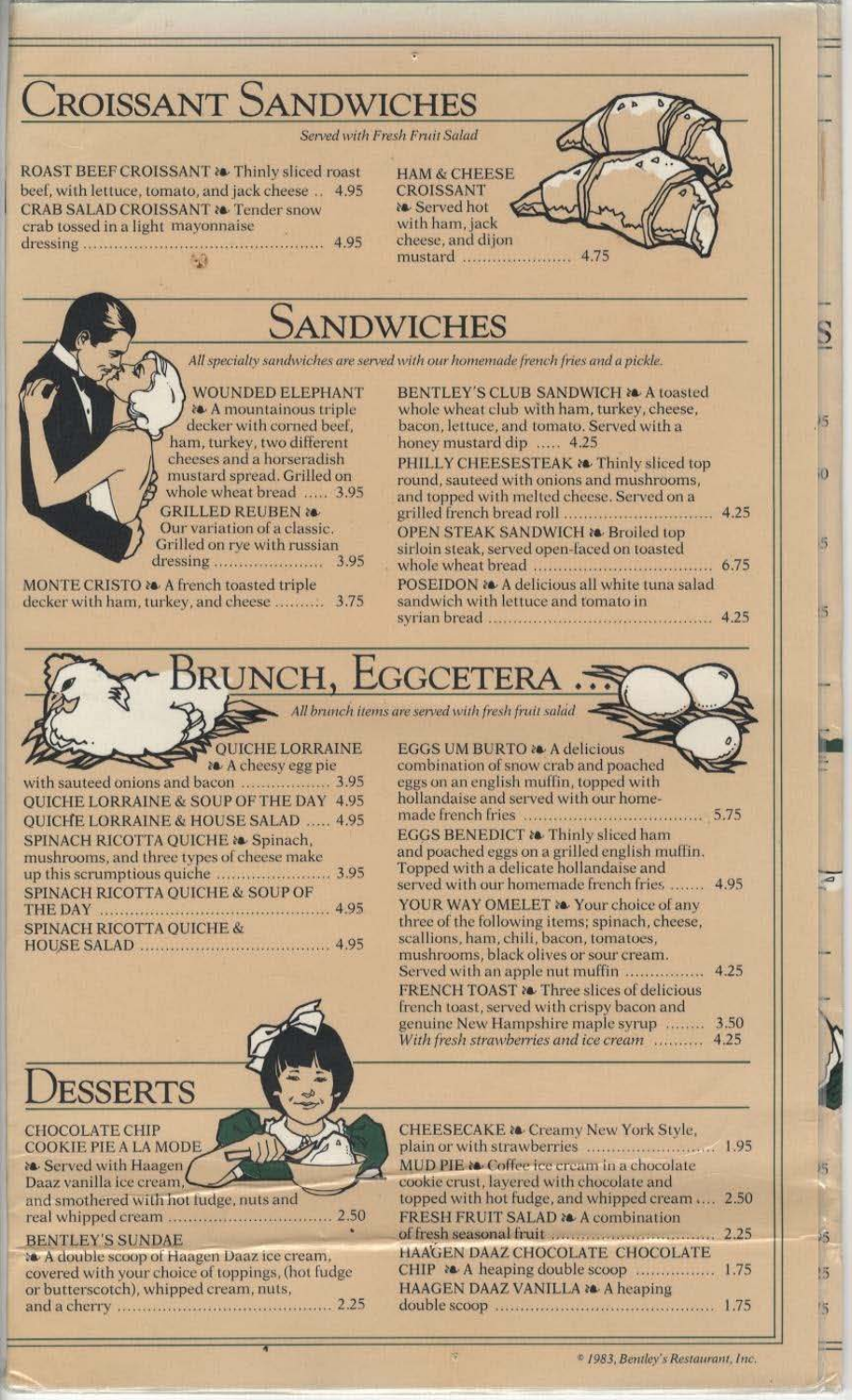## PECIALTY **RINKS**

**STRAWBERRY DAIQUIRI 20** Thick and cool, with strawberries PINA COLADA 24 Tropical and tasty with rum, fresh pineapple, **DOWNTOWN MARGARITA 20 A** downtown B. Brown version of an old classic. A frozen margarita with Cuervo Gold, Cointreau, Grand Marnier, and Rose's Lime Juice ............. 2.95 **ICE CREAM SANDWICH DRINK &** Vodka, dark cocoa, oreo cookies, and<br>Haagen Daaz vanilla ice cream blended with crushed ice. Just like the real thing...<br>Or keep the imprinted Bentley's 2.75

**COFFEE MILKSHAKE &** Well, not exactly. Kahlua, Haagen Daaz vanilla ice cream, and cream blended together<br>Or keep the imprinted Bentley's glass...... 4.75 SUNKIST SQUEEZE 24 A Floridian favorite. Vodka, fresh squeezed orange juice and Haagen Daaz vanilla ice cream .............. 2.75 Or keep the imprinted Bentley's glass. ...... 4.75

## RI DEEBES

All our coffee is ground fresh topped with real<br>whipped cream, served in a glass rimmed with cinnamon and sugar.

| IRISH COFFEE a. The old favorite,                |      |
|--------------------------------------------------|------|
| with Jameson's Irish Whiskey  2.75               |      |
| <b>JAMAICAN COFFEE 28</b>                        | 2,75 |
| Tia Maria<br><b>ITALIAN COFFEE 24 Hot cousin</b> |      |
| of the toasted almond, Kahlua                    |      |
| and Amaretto di Saronno                          |      |
| <b>CARIBBEAN COFFEE 28 Dark</b>                  |      |
| Mevers rum, and frangelico combine               |      |
| for this wild one manufactured and 2.75          |      |
| CAFE GATES 20 Grand Marnier,                     |      |
| Tia Maria, and Creme de Cacao                    | 2.75 |
|                                                  |      |

# INE LIST

| <b>RED DINNER WINES</b>                                                                                                                     | Hall<br>Full |
|---------------------------------------------------------------------------------------------------------------------------------------------|--------------|
| <b>WHITE DINNER WINES</b>                                                                                                                   |              |
| <b>ROSÉ WINES</b><br>Mateus 4.25<br>Grenache Rose, Beaulieu                                                                                 |              |
| <b>RHODE ISLAND WINES</b><br>Compass Rosé, Sakonnet (1996) (1996) (1997) (1997) (1998) (1998) (1998) (1998) (1998) (1998) (1998) (1999) (19 |              |
| <b>CHAMPAGNE</b><br>Great Western Extra Drygman Marian and Contract and Tana 10.75 (and the contract of 0.00                                |              |
| <b>HOUSE WINE</b><br>Glass 1.50                                                                                                             |              |
| PREMIUM WINES BY THE GLASS                                                                                                                  |              |